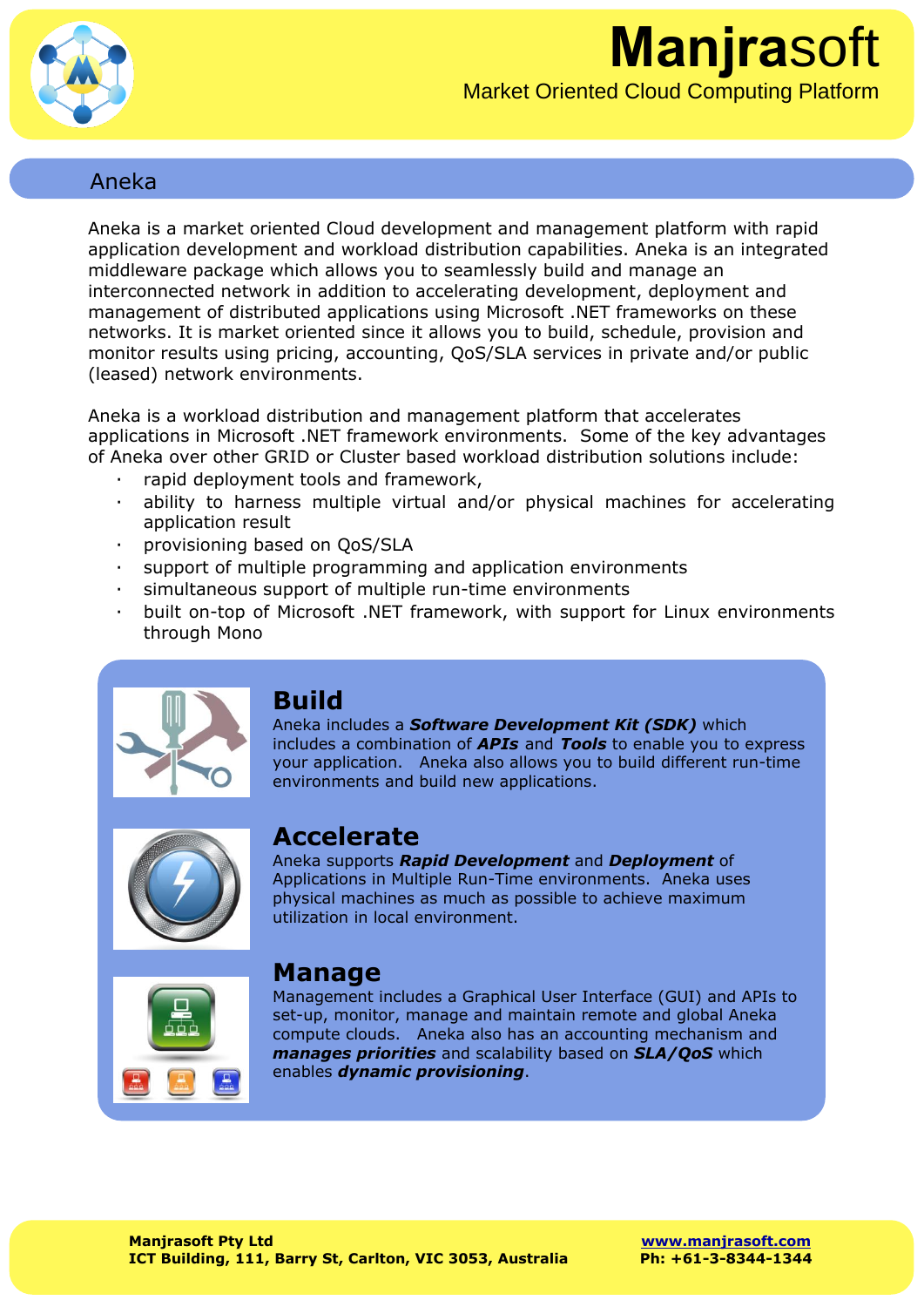

### **BUILD**



Aneka includes a *Software Development Kit (SDK)* which includes a combination of *APIs* and *Tools* to enable you to express your application. Aneka also allows you to build different run-time environments and build new applications.

Aneka provides APIs and tools that enable applications to be virtualized over a heterogeneous network.

Supported APIs include:

- Task Model for batch and legacy applications
- Thread Model for applications that use object oriented thread
- MapReduce Model for data intensive applications like data mining or analytics.
- Others such as MPI (Message Passing) and Actors (Distributive Active Objects/Agents) can be customized

Supported Tools include:

- Design Explorer for Parameter Sweep applications. Built on-top of task model with no additional requirements for programming.
- Work Flow applications. Built on-top of task model with some additional requirements for programming.

Build different types of Run-time environments:

- PC Grids (also called Enterprise Grids)
- Data Centres (Clusters)
- MultiCore Computers
- Public and/or private networks
- Virtual Machine or Physical

Use APIs and Tools to *build new applications* or *enable existing applications*  over different Run-time environments.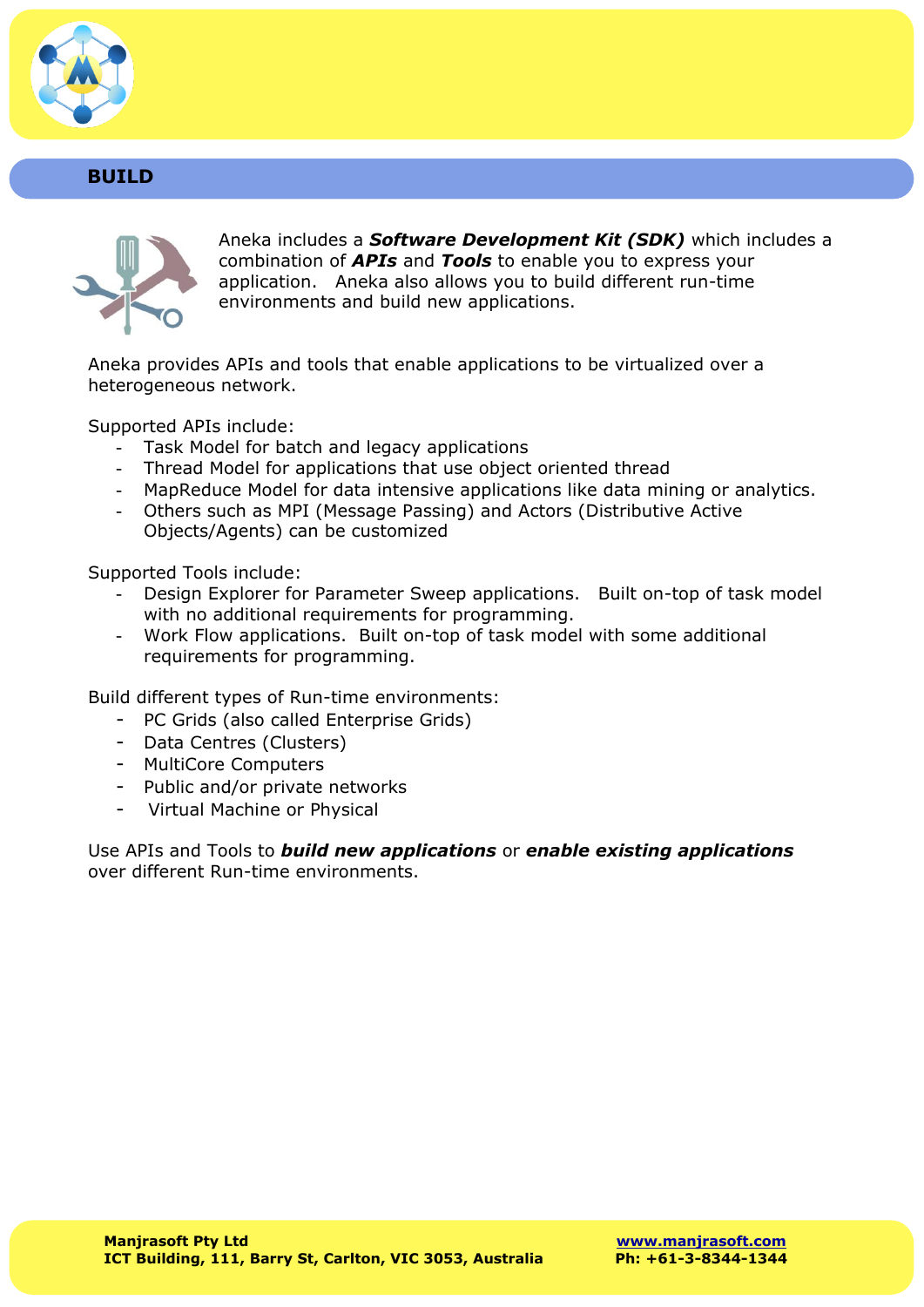

#### **ACCELERATE**



Aneka supports *Rapid Development* and *Deployment* of Applications in Multiple Run-Time environments. Aneka uses physical machines as much as possible to achieve maximum utilization in local environment. As demand increases, Aneka provisions VMs via private clouds (Xen or VMWare) or Public Clouds (Amazon EC2).

How we *accelerate* Development and Deployment:

1) Rapid Deployment includes support of Parameter Sweep using Design Explorer Tool. Parameter sweep takes existing applications that are controlled by a set of parameters passed as a command line and produces multiple distributed executions of the same application with different parameter sets.

2) Building on-top of Microsoft .NET framework allows multiple programming languages to be supported, thereby making it faster to get existing applications running.

3) Develop Application once and run in multiple environments simultaneously. Support for Multiple Run-time environments saves you time in programming your applications. Aneka supports Virtual Machine and Physical hardware in private and public networks.

4) Optimized for networked multi-core computers, Aneka effectively virtualizes your application which allows you to harness the power of multiple computers for the same workload. This gives you results in near real-time allowing you to make faster decisions.

5) Aneka Scheduler allows you to run multiple applications on same Run-time environment either concurrently (simultaneously) or in a queue arrangement.

**Jixiong Sun, Vice Director of IT, GoFront Group (China Southern Railways) said** *"ANEKA technology not only improves the overall productivity of our product design, but also it gives us a fantastic opportunity to utilise our existing desktop resources which achieves the maximum utilisation of our existing investment*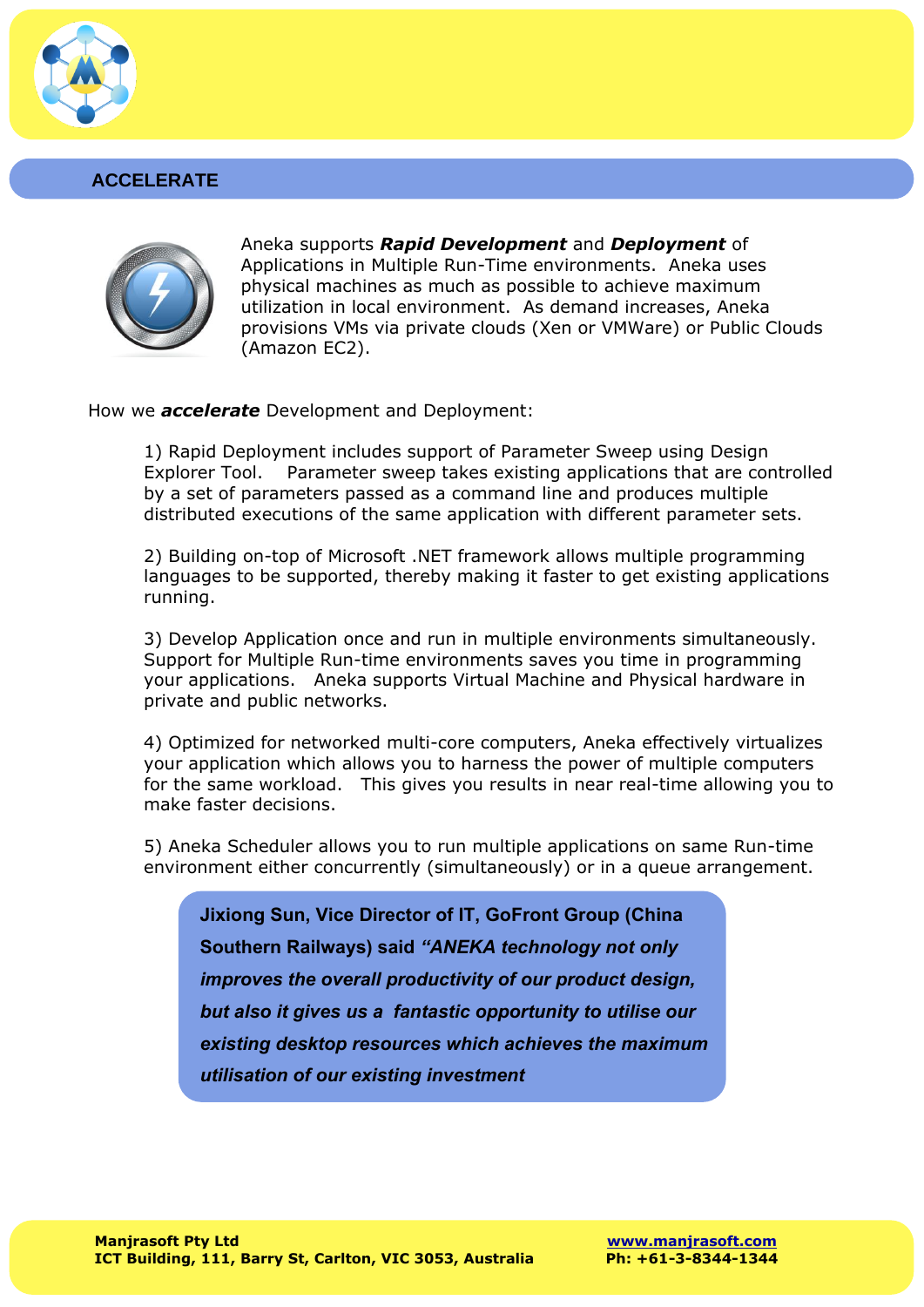

#### **MANAGE**



Aneka Management includes a *Graphical User Interface (GUI)* and *APIs* to set-up, monitor, manage and maintain remote and global Aneka compute clouds. Aneka also has an accounting mechanism and *manages priorities and scalability* based on SLA/QoS which enables *dynamic provisioning*.

Briefly, the set of operations that are performed through the Management Studio are the following:

- · Quick setup of computing clouds;
- · Remote installation and configuration of nodes;
- · System load monitoring and tuning.
- · Monitor aggregate dynamic statistics and probing individual nodes for CPU and memory load
- · Extensible framework add new features and services by implementing management plug-ins

Other management features include:

- Accounting and Pricing services provide flexible pricing strategies and keeping track of applications, reservations and users.
- Capacity Management Dynamically provisioning to elastically scale up and down according to application requirements.
- Service Oriented allowing discovery of services and available nodes
- Automatic overflow and Failover giving high availability based on SLA

#### *Global Headquarters - Melbourne:*

**Dr. Rajkumar Buyya Karthik Sukumar** CEO/CTO **Product Manager** Ph: +61 (0) 3 8344 1344

<u>[raj@manjrasoft.com](mailto:raj@manjrasoft.com)</u><br>Ph:  $+61$  (0) 3 8344 1344<br>Ph:  $+61$  (0) 3 8344 1344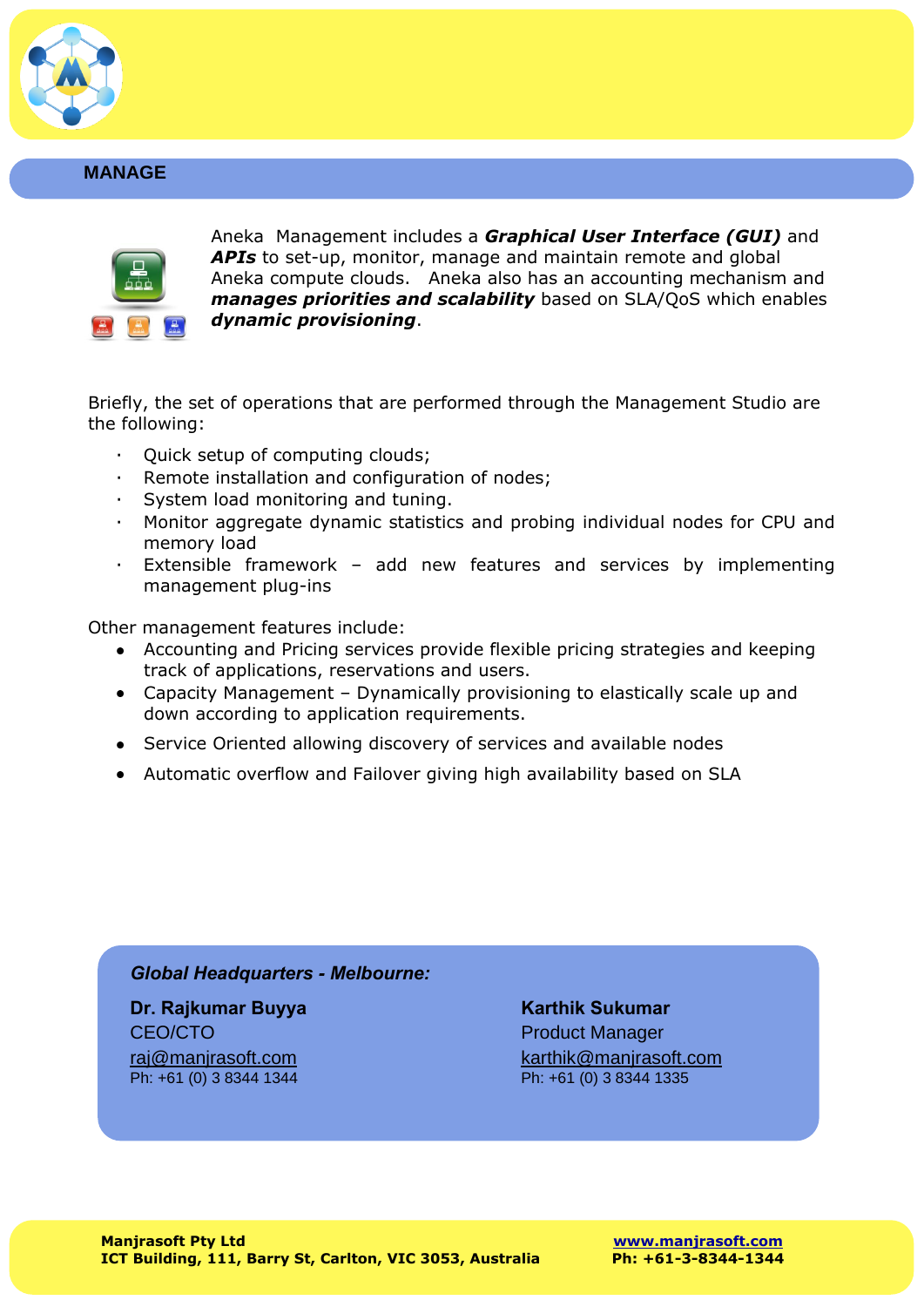

#### **ANEKA ARCHITECTURE**

Aneka is a platform and a framework for developing distributed applications on the Cloud. It harnesses the spare CPU cycles of a heterogeneous network of desktop PCs and servers or data centers on demand. Aneka provides developers with a rich set of APIs for transparently exploiting such resources and expressing the business logic of applications by using the preferred programming abstractions. System administrators can leverage on a collection of tools to monitor and control the deployed infrastructure. This can be a public cloud available to anyone through the Internet, or a private cloud constituted by a set of nodes with restricted access.

The Aneka based computing cloud is a collection of physical and virtualized resources connected through a network, which are either the Internet or a private intranet. Each of these resources hosts an instance of the Aneka Container representing the runtime environment where the distributed applications are executed. The container provides the basic management features of the single node and leverages all the other operations on the services that it is hosting. The services are broken up into fabric, foundation, and execution services. Fabric services directly interact with the node through the Platform Abstraction Layer (PAL) and perform hardware profiling and dynamic resource provisioning. Foundation services identify the core system of the Aneka middleware, providing a set of basic features to enable Aneka containers to perform specialized and specific sets of tasks. Execution services directly deal with the scheduling and execution of applications in the Cloud.





One of the key features of Aneka is the ability of providing different ways for expressing distributed applications by offering different programming models; execution services are mostly concerned with providing the middleware with an implementation for these models. Additional services such as persistence and security are transversal to the entire stack of services that are hosted by the Container. At the application level, a set of different components and tools are provided to: 1) simplify the development of applications (SDK); 2) porting existing applications to the Cloud; and 3) monitoring and managing the Aneka Cloud.